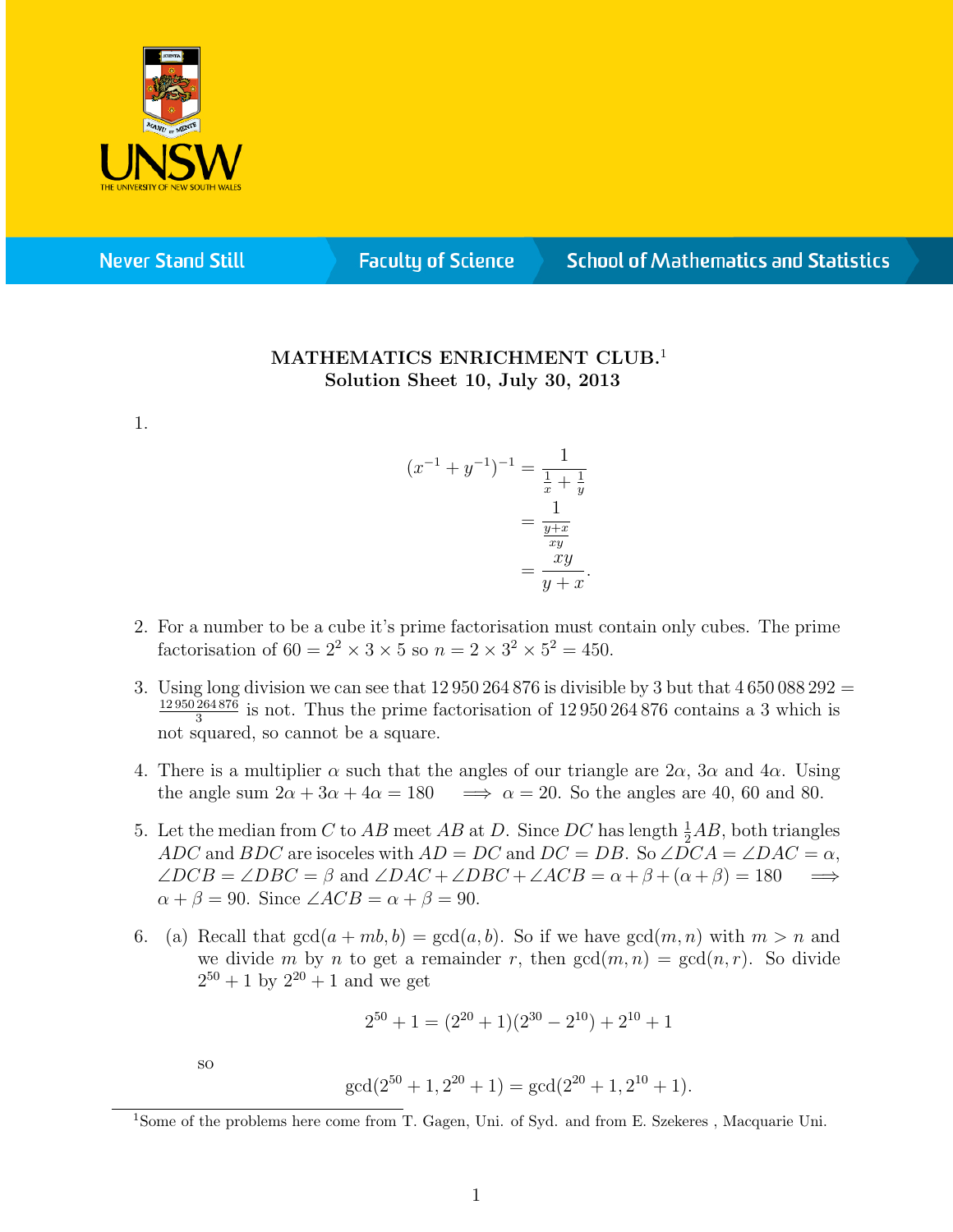Now we divide  $2^{20} + 1$  by  $2^{10} + 1$ , and continue dividing the larger by the smaller and replacing the larger with the remainder, so it goes

$$
gcd(2^{20} + 1, 2^{10} + 1) = gcd(2^{10} + 1, 2)
$$
  
= gcd(2, 1)  
= gcd(1, 0)  
= 1.

(b) Note that for odd powers n, the remainder when dividing  $2^n$  by 3 is 2, whereas for even powers *n* the remainder is 1. The remainder when dividing 1 by 3 is 1. Since the sum of the remainders of  $2^n/3$  for odd n, and  $1/3$  is 3, then 3 divides  $2^{n}+1$  for odd n. So the greatest common divisor of  $2^{n}+1$  and  $2^{m}+1$  for odd n and m must be at least 3.

## Senior Questions

1. (a) The surface area of a surface of revolution constructed by rotating the graph  $y = f(x)$  about the x-axis for  $a \leq x \leq b$  is given by

$$
A = 2\pi \int_{a}^{b} f(x)\sqrt{1 + (f'(x))^{2}} dx.
$$

Since Gabriel's horn is infinitely long we actually mean

$$
A = \lim_{n \to \infty} 2\pi \int_1^n \frac{1}{x} \sqrt{1 + \left(-\frac{1}{x}\right)^2} dx.
$$

Note that  $\frac{1}{x}$  $\sqrt{1+\frac{1}{x^4}} \geq \frac{1}{x} > 0$  for  $x \geq 1$  so

$$
\int_{1}^{n} \frac{1}{x} \sqrt{1 + \frac{1}{x^4}} \, dx > \int_{1}^{n} \frac{1}{x} \, dx = \ln n.
$$

Since  $\ln n \to \infty$  as  $n \to \infty$  so does  $\int_1^n$ 1 x  $\sqrt{1+\frac{1}{x^4}} dx$  and A is infinitely large.

(b) The volume of a solid of revolution constructed by rotating  $y = f(x)$ ,  $a \le x \le b$ about the  $x$ -axis is given by

$$
V = \pi \int_a^b f(x)^2 dx.
$$

For Gabriel's horn then

$$
V = \pi \lim_{n \to \infty} \int_1^n \frac{1}{x^2} dx
$$

$$
= \pi \lim_{n \to \infty} \left[ -\frac{1}{x} \right]_1^n
$$

$$
= \pi \lim_{n \to \infty} \left( 1 - \frac{1}{n} \right)
$$

$$
= \pi.
$$

So if Gabriel wanted to paint the infinite surface area of the inside of his infinitely long horn he'd need at most  $\pi$  units of paint. Wait, what?